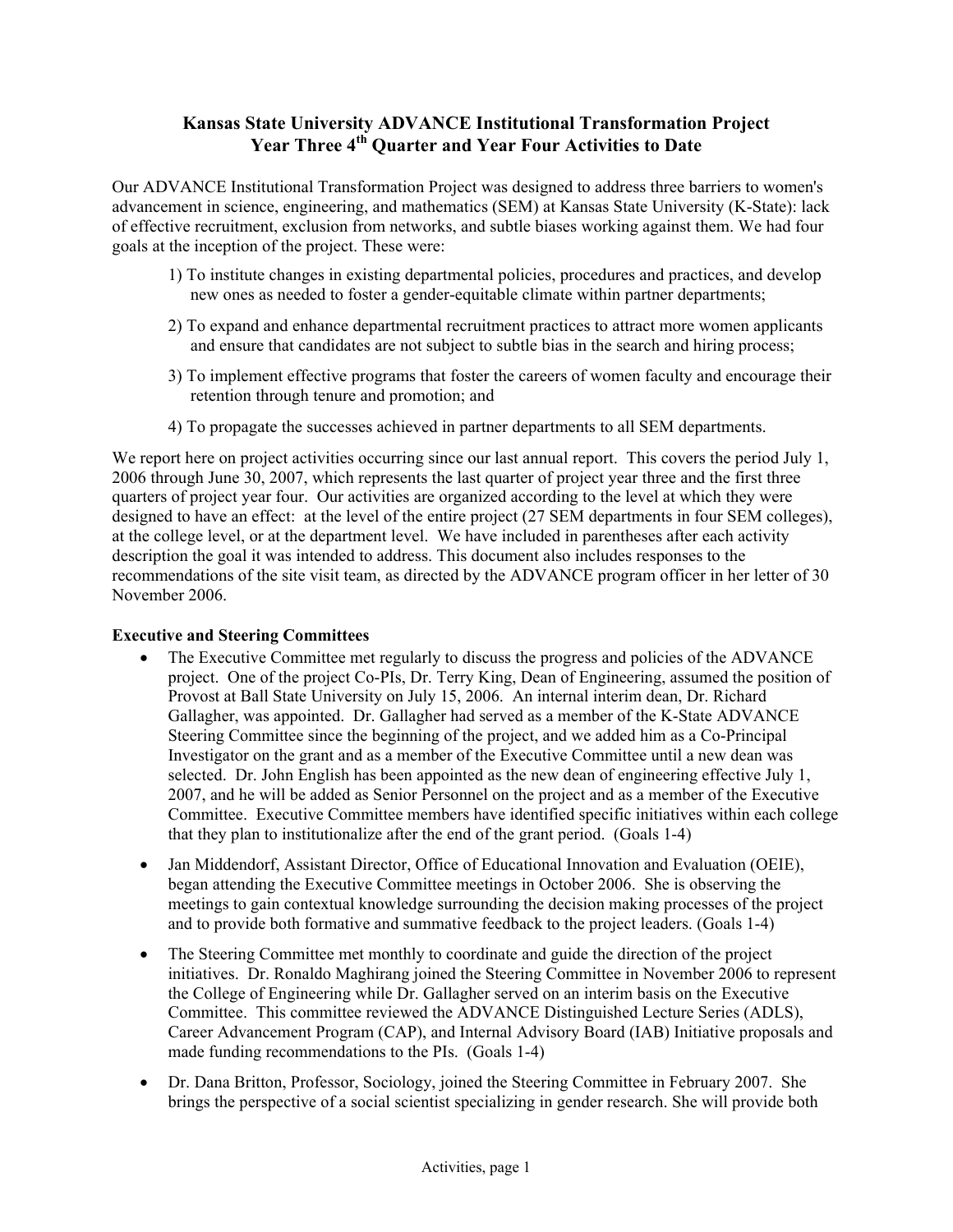## **Kansas State University ADVANCE Institutional Transformation Project**  Year Three 4<sup>th</sup> Ouarter and Year Four Findings Report

We report here the findings available to date from our project activities. The activities on which we are reporting may have taken place in the current or previous reporting years; however, the findings were obtained during the current reporting period. We include information on recruiting success of women faculty and administrators, outcomes of the ADVANCE Distinguished Lecture Series, report from completed projects from the Career Advancement Program, outcomes of the four College programs, and results from interviews with SEM department heads.

### **Recruitment of SEM Women into Faculty and Administrative Ranks**

Our ADVANCE program has illuminated many of the issues facing women faculty in SEM disciplines, and in response, a number of our deans and department heads have become very strong advocates for increasing the representation of women and have provided exceptional leadership in the recruitment, retention, and advancement of women within their units.

We are pleased to report in Project Year Four the following successes in recruiting, promoting, and advancing SEM women:

- Nine women faculty members hired in seven SEM departments in the last year; seven are tenuretrack positions, one is clinical track, and one is a tenured full professor
- Two women tenured and promoted to associate professor in two SEM departments. One of these departments had no tenured women prior to this year
- One woman promoted to full professor in an SEM department
- One woman appointed as the interim department head in an SEM department
- One woman appointed as Interim Associate Dean for Academic Programs in the College of Veterinary Medicine
- Three women full professors in SEM departments accepted administrative positions at other institutions

All three of the women who were tenured and/or promoted have participated in K-State ADVANCE initiatives, including the ADVANCE Distinguished Lecture Series, the Career Advancement Program, Career Enhancement Opportunities, and Research Enhancement Visits.

Since the beginning of the K-State ADVANCE program the percentage of women in full-time tenure line faculty positions has increased from 13.3% in Fall 2003 to 15.3% in Fall 2006. The percentage of women SEM faculty members who are full professors has increased from 4.7% in Fall 2003 to 6.9% in Fall 2006. The number of women SEM faculty members who are in administrative positions has increased from 6 in Fall 2003 to 12 in Fall 2006.

Although we are always disappointed when SEM women leave K-State, it is less painful when we know that they are leaving to assume higher-level administrative positions at other institutions. The three women who are included in the last bullet in the list above, all of whom have been leaders in departmental initiatives in our ADVANCE project, are moving to become a Dean, a department head, and a research center director, respectively. Since advancement of women is one of our project goals, we are including this information in our report even though these women are leaving K-State.

We have included a faculty flux chart retrospective to our benchmark year of 1997 which tracks the movement of women faculty into and out of our 27 SEM departments. We think it highlights our recent successes at both recruiting and retaining women in SEM departments. This chart is shown at the top of the next page.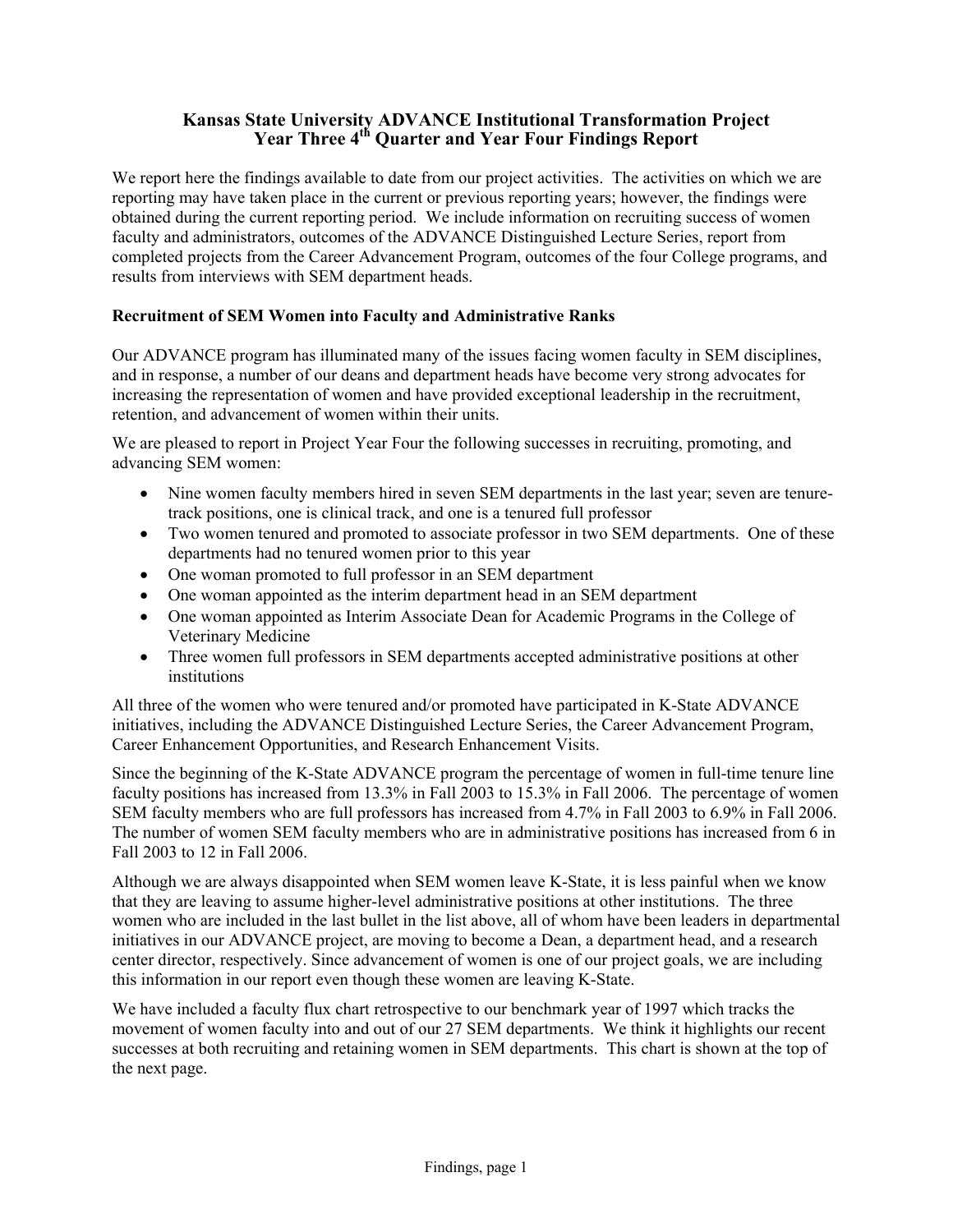formative and summative feedback to the project leadership and will be assisting with the evaluation and analysis of changes made by partner departments to their annual merit evaluation, promotion, and tenure documents. (Goal 1)

### **Project-level Activities:**

### *ADVANCE Distinguished Lecture Series (ADLS)*

- The project hosted an ADVANCE Distinguished Lecture (ADLS) Series panel luncheon in Fall 2006. We invited all eligible participants (tenure-track women faculty), their department heads, and deans to a panel luncheon to learn more about the ADLS program and the benefits of and suggestions for hosting a speaker under its auspices. The panel consisted of four women, each representing one of our four SEM colleges, who spoke about their experiences in hosting a distinguished lecturer and provided advice and encouragement to other eligible women. Deans provided financial support for women faculty members in their colleges to attend. (Goal 3, 4)
- Created ADVANCE Distinguished Lecture Series (ADLS) *Tips on Hosting a Speaker* brochure. The brochure was made available to all prospective hosts during the Spring 2007 semester. This brochure is available on the K-State ADVANCE website at the URL below. (Goal 4) <http://www.k-state.edu/advance/SeminarsEvents/Tips%20on%20Hosting%20a%20Speaker.pdf>
- Calls for proposals were issued for the ADLS in Fall 2006 and in Spring 2007. This initiative was expanded to allow tenured women associate professors to participate as of the Spring 2007 call. Twenty-seven women received awards to host speakers in project year four. We will also issue another call with applications due in September 2007. The outcomes of seminars that have occurred to date are reported in the Findings section. (Goal 3)

### *Career Advancement Program (CAP)*

• One call for proposals for the Career Advancement Program (CAP) for tenured women faculty members in SEM departments was issued. Four awards have been made. (Goal 3)

### *Equity Action Workshop*

• Two offerings of an Equity Action Workshop on Implicit Bias were conducted February 28- March 1, 2007. They were co-sponsored by the Women in Engineering and Science Program and featured presentations on identifying implicit biases by Dr. Anthony Greenwald, Professor, Department of Psychology, University of Washington. 172 individuals attended the workshops, of which 89 were from ADVANCE departments, including 18 of 27 SEM department heads. K-State is considering implementing a web-based assessment program that will help track changes over time in implicit bias on our campus. (Goals 1, 2)

### *Special Assistant to the Provost*

• Continued the Special Assistant to the Provost position to provide a semester-long central administrative experience for tenured faculty members. Eight individuals have been selected for this position to date, two white females, two African-American females, one Asian male, and three white males. The terms of appointment have been for Spring, Summer, and Fall 2005, Spring and Fall 2006, Spring and Fall 2007, and Spring 2008. Funding for this position is provided through grant indirect cost return. (Goal 3)

### *Websites*

- The guidelines, reporting forms, upcoming events, and resources for all K-State ADVANCE initiatives were maintained on the K-State ADVANCE website. (Goals 1-4)
- The Work/Life website created by ADVANCE was advertised to all SEM faculty and staff. ([www.ksu.edu/worklife](http://www.ksu.edu/worklife)) (Goals 2-3)

### *Other Activities*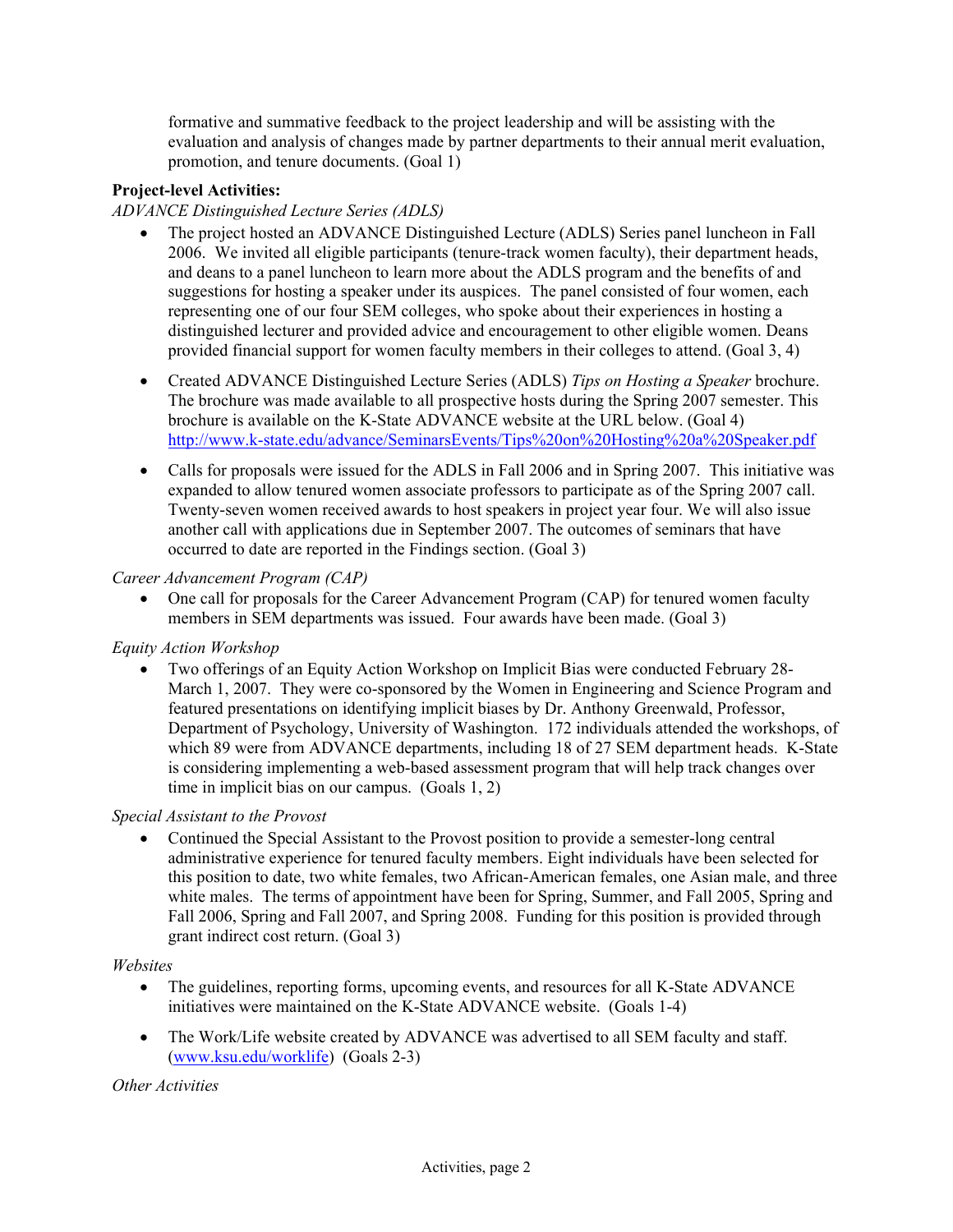• The PIs, Project Coordinator, and Executive Committee had two meetings with representatives from the K-State Foundation to discuss fundraising opportunities to sustain the project in the future. Project Coordinator Wood has prepared a draft letter of solicitation to approach Kansas foundations which support higher education. (Goal Sustainability)

### **College-level Activities:**

All four participating colleges continued to conduct specific programs to benefit or enhance the number of SEM women faculty in their colleges.

- Agriculture sponsored a fourth round of Professional Development Awards. In this reporting period, 12 of these awards (ca. \$2000 each) were made for travel and conference attendance, seed funding for research projects, and sabbatical leave. (Goal 3)
- Arts & Sciences made a fourth round of awards to 20 individuals (ca. \$1000 each) through the Career Enhancement Opportunities Program during this reporting period. This competition was opened for the first time this year to faculty members in three social science departments: Economics, Psychology, and Sociology, Anthropology, & Social Work.(Goal 3)
- Engineering conducted two programs; one focused on recruitment and the other on retention and professional advancement.
	- o Recruiting to Expand Applicant Pools (REAP) supports department heads and/or senior faculty on recruiting trips to sites likely to have large numbers of eligible women faculty candidates. No departments applied for REAP funding during this reporting period. (Goal 2)
	- o The Research Enhancement Visits (REV) program provided travel funds to tenure-track and tenured women faculty members to allow them to visit national laboratories or travel to collaborate with colleagues elsewhere. In this reporting period, ten awards were made to nine faculty members. (Goal 3)
- Veterinary Medicine used its funding to continue to support the group mentoring program, Parallel Paths. The two established groups increased their membership and 27 individuals are participating in year four. Each group is composed of tenure-track and tenured men and women faculty members. Each group met monthly over dinner and discussed issues pertaining to career advancement. Group members also were eligible for small professional development grants. They continued their professional development seminar series and made four teaching awards in the college. (Goal 3)

### **Department-level Activities:**

- Partner departments mentored other SEM departments as part of the Internal Advisory Board (IAB) projects. Three of these IAB departments carried out website revisions, making use of the website rubric guidelines prepared by Dr. Cynthia Burack. (Goals 1, 2)
- Three partner department head meetings were held.
	- o In September 2006, the PIs gave a status report of ADVANCE progress to date and discussed the format for the upcoming site visit. (Goal 4)
	- o Two Joint Partner Department Head/Executive Committee meetings were held in January 2007. The partner departments summarized the progress they made on the ADVANCE project initiatives over the entire project and discussed goals for years 4 and 5. (Goal 1)
- Partner departments also submitted written reports of their activities to the Executive Committee. These are summarized below: (Goal 1)
	- o Animal Sciences & Industry held two faculty retreats. The September 2006 retreat was for women faculty members and discussions focused on the need for faculty mentoring. As a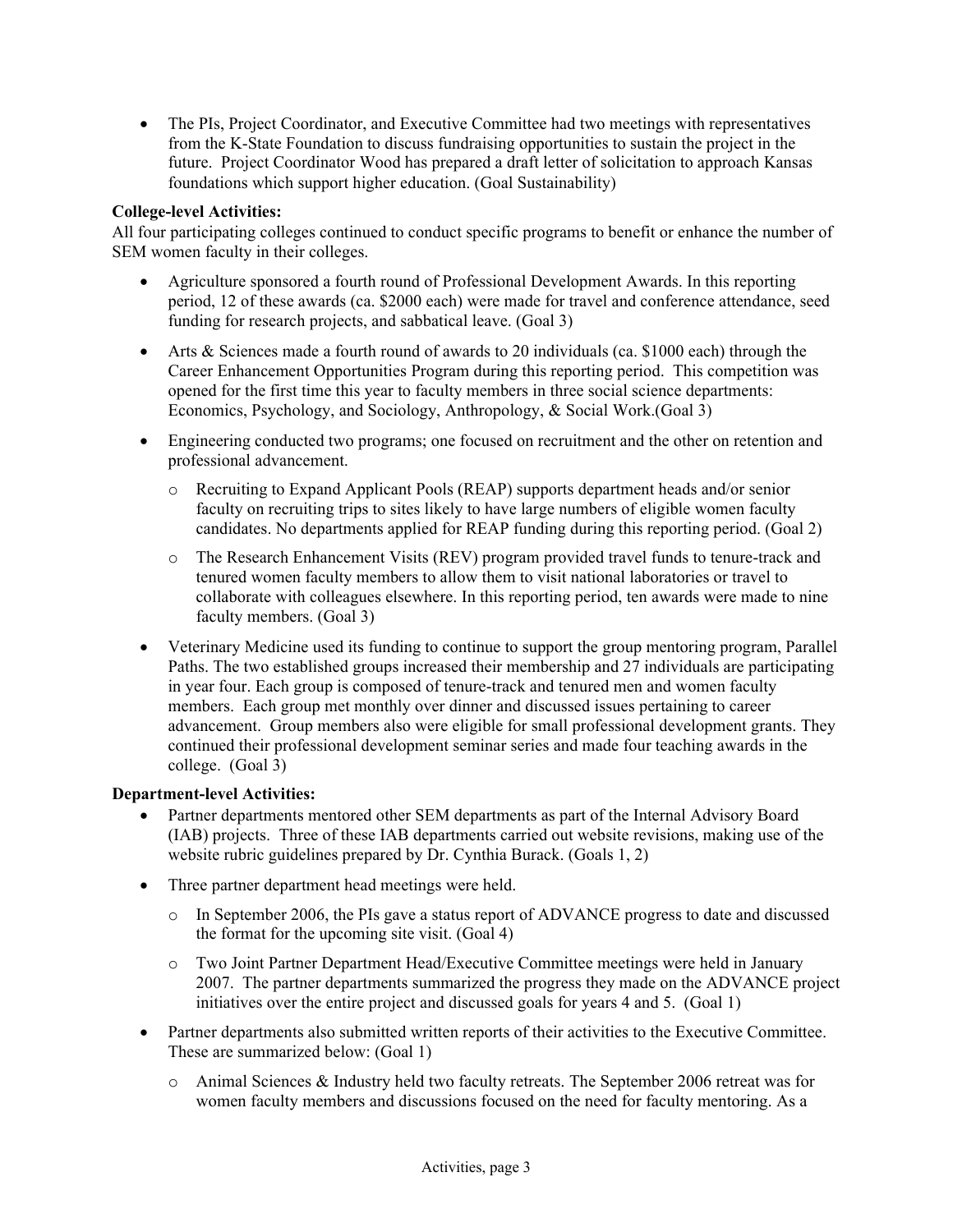result, a second retreat for all department faculty members was held in January 2007. Dr. Suzanne Brainard, from the University of Washington, facilitated the workshop, which was attended by all but three of 41 full-time faculty members. The focus of the workshop was on establishing and supporting effective mentoring relationships, and has resulted in the department implementing a formal mentoring program for all junior faculty members. Career MAPS have been used in mentoring of junior faculty and have been incorporated into the annual evaluation and goal-setting process for all faculty members.

The department completed review and revision of its faculty evaluation policies and procedures in spring 2006 and these changes were approved by the University in September 2006. The revised documents were used in the 2006-07 academic year evaluation process. The revision incorporated more objective measures and assessment processes and included specific language regarding mentoring, probationary review procedures, and was more closely aligned with University policies.

The Fall 2006 retreat also included a discussion of the need for maternity leave policies at the University and department level beyond the Family Medical Leave Act requirements. Senior department faculty were tasked with developing language for a departmental maternity leave policy. This work is ongoing.

o Biological & Agricultural Engineering continued work on its departmental website and plans to update it more regularly. They have made faculty members aware of the importance of featuring diverse individuals and women in images and text posted on the department and individual web pages. In particular, they plan an "Alumni Corner" section of the website that will showcase women alums and demonstrate career opportunities to prospective and current women students.

The one tenure-line woman faculty member in the department has worked with the department head to develop a Career MAP and use it as a personal planning tool.

A full-scale faculty evaluation policy review is ongoing. The outcome of this review will make their annual evaluation more consistent with promotion and tenure review and increase transparency of these processes for all faculty members.

The department has used some ADVANCE funds to provide professional development support for female undergraduate and graduate students. These funds support attendance at professional meetings and participation in activities such as design teams, paper/poster competitions, and visits with potential employers. Several of the students supported by this initiative achieved awards in competitions for best student poster, graduate student research, and design team. As a result, undergraduate and graduate women students are becoming more engaged in their profession through participation in professional society activities, making research presentations, and establishing a broader network of colleagues. Four of the undergraduate women who attended professional meetings last year are currently enrolled in the BAE graduate program.

- o Diagnostic Medicine/Pathobiology updates its recruitment literature on a semi-annual basis to include both current departmental information and assure that the language is inclusive. It has created a formal mentoring process for all probationary faculty in the department that utilizes a committee of three tenured faculty members. The committee members are familiar with the professional activities of the mentee. The committee and mentee meet two-three times per year to review progress and provide advice to the mentee. The committee provides a written report to the department head following each committee meeting; these reports become part of the mentee's file for annual evaluation.
- Four new partner departments were added in January 2007: Agronomy, Chemistry, Clinical Sciences, and Computing & Information Sciences. Executive Committee met with heads of these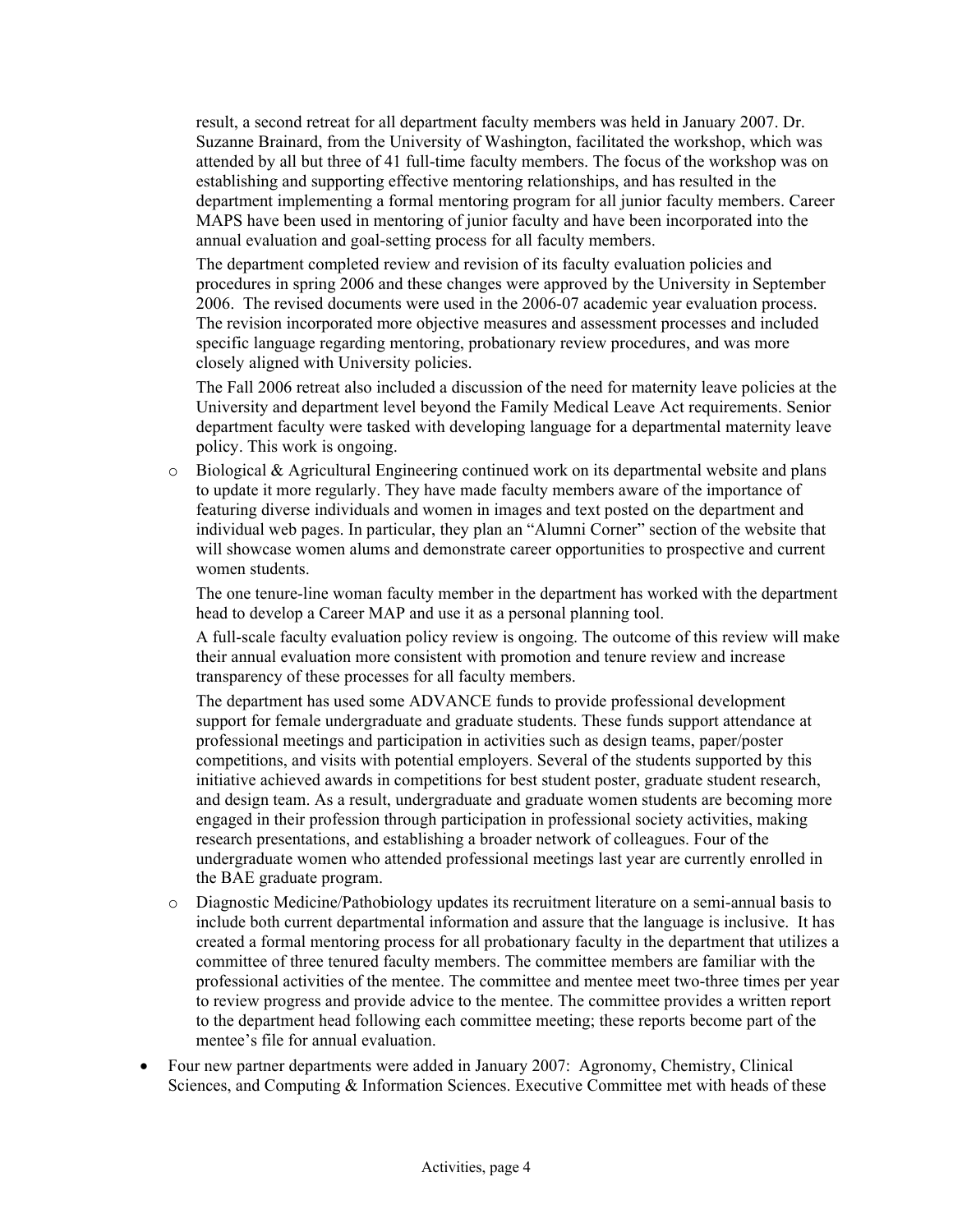departments to give them their charge, inform them of funding they will receive, and answer questions. (Goal 1)

- One Internal Advisory Board meeting was held in September 2006, at which the PIs gave a status report of ADVANCE progress to date and discussed the format for the upcoming site visit. (Goal 4)
- Round one IAB department activities conducted in this reporting period included:
	- o The Department of Electrical and Computer Engineering (EECE) updated their website in 2006, using the rubric previously developed by our consultant Cynthia Burack. In addition, they sponsored a graduate student recruitment workshop in November 2006. Fourteen undergraduate women students from 5 universities participated. Three students were from underrepresented minority groups. The topics covered during the workshop included 1) finding the right school; 2) gender issues; 3) balancing life and work; 4) succeeding in graduate school; and 5) applying to graduate school. Participants reported feeling more prepared for and having more desire to attend graduate school. The Department of Chemical Engineering is a mentor on this project.
	- o The Department of Mathematics assigned funds to 1) support visits of prominent mathematicians to campus who would work with current department faculty, including one woman faculty member, to develop collaborative focused research projects, and 2) provide travel funds for the woman faculty member to gain additional professional exposure. The goal is to provide an enriched climate and to provide the department with national recognition of its opportunities for women mathematicians, both faculty and graduate students. Activities supported in the reporting period included partial funding for the woman faculty member to present three invited talks and a contributed talk at an international conference. Her efforts have resulted in her being asked to serve on two NSF review panels and on a nominating committee for the Association for Women in **Mathematics**
	- o The Department of Physics has used funding to improve the look and content of their departmental website. They believe that this update resulted in a large increase in the number of REU applications received this year as compared to previous years. The department is also planning a workshop on women in science for September 2007. The workshop will include discussions led by prominent women physicists of issues facing women scientists. The Division of Biology and Department of Chemical Engineering are mentors for this project.
- Round two IAB initiatives were awarded and activities planned or accomplished are listed below.
	- o The Departments of Agronomy, Horticulture/Forestry/Recreation Resources, and Plant Pathology are working toward improvements in the recruitment and retention of women faculty. A survey of former K-State women faculty and MS and Ph.D. alumnae from these departments was conducted to obtain information pertinent to recruitment and to identify recommendations for improvements in retention. The completion rate of this survey was 80% for faculty. It will be sent to former graduate students this summer, following which analysis of all the responses will be completed.

Two outstanding women scientists will be invited for campus visits to give public seminars and to share their experiences with faculty (one guest per semester). In addition, professional development funds have been provided to three newly recruited Assistant Professors.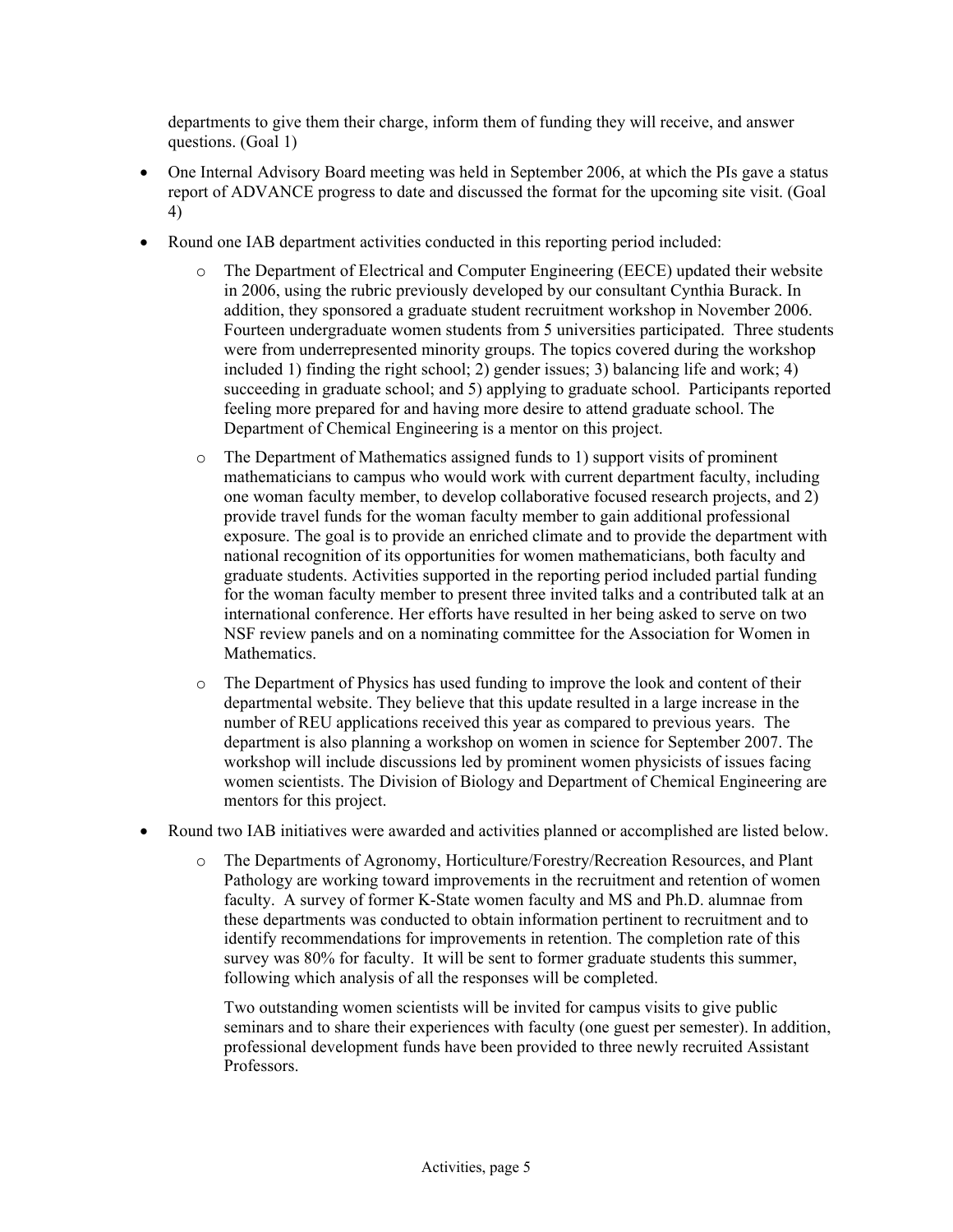Bimonthly luncheons for women graduate students and faculty were scheduled; four have been held to date. Attendance has ranged from 12-29 at these luncheons. Each featured focused discussions on topics such as preparing women graduate students for future careers in academia and helping new faculty be successful. The outcomes of these luncheons have been reports by participants of getting to know women in other departments in the college, reducing a feeling of isolation, and utilizing information gained from the discussions for professional advancement. An example of the latter is three women reported enhanced self-efficacy in negotiation and annual reporting. The Department of Animal Sciences & Industry and the Department of Biological & Agricultural Engineering are mentors for this project.

o The Department of Clinical Sciences is implementing a professional development plan for Assistant Professors to facilitate their transition to successful careers in academic clinical veterinary medicine. A monthly seminar series has been created to provide training not offered during clinical residency programs, including didactic teaching, communication, leadership, and research skills, and orientation to university procedures. Eight seminars have been held to date, with four more planned.

A grant calendar, searchable by date, topic, and/or funding agency, has been developed to make faculty members aware of funding opportunities and upcoming deadlines. The calendar can be viewed at the URL <http://www.vet.ksu.edu/research/funding/funding.aspx>

In addition, each junior faculty member will identify a tenured faculty member as a mentor with whom they will work to develop an individualized Career MAPS document. The Department of Diagnostic Medicine and Pathobiology is a mentor for this project.

o The Department of Mathematics is implementing a seminar series featuring prominent women mathematicians and a speaker series introducing women postdoctoral fellows from other institutions to our campus, The seminar series, to date, has included Dr. Jill Pipher, Chair of the Mathematics Department, Brown University, and Dr. Patricia Baumann from Purdue University. The postdoctoral speaker series is intended to provide the opportunity for women who will be seeking tenure-track positions in the near future to meet faculty members in our Mathematics department and be considered as new potential colleagues. The Department of Geology is a mentor for this project.

### **Indicator Data:**

- PIs Montelone and Dyer met periodically with staff members from the K-State Office of Planning and Analysis to discuss data collection for the majority of the 12 NSF Indicators for year four of the grant period. (Goals 1-3 and the NSF Indicator data collection process)
- Project Coordinator Wood compiled information from departments on start-up packages, administrative positions, endowed/named chairs, and promotion and tenure committees (NSF Indicator). (Goals 1-3 and the NSF Indicator data collection process)
- Evaluators from the Office of Educational Innovation and Evaluation compiled reports for some project initiatives as well as the NSF Indicator report. (Assessment and the NSF Indicator data collection process)

### **Assessment:**

• PIs Montelone and Dyer and Project Coordinator Wood met with staff members of the Office of Educational Innovation and Evaluation (OEIE) periodically to discuss evaluation methods and procedures. (Assessment)

Assessment activities performed by OEIE in Year 4:

o Completed Year 4 Indicator Data report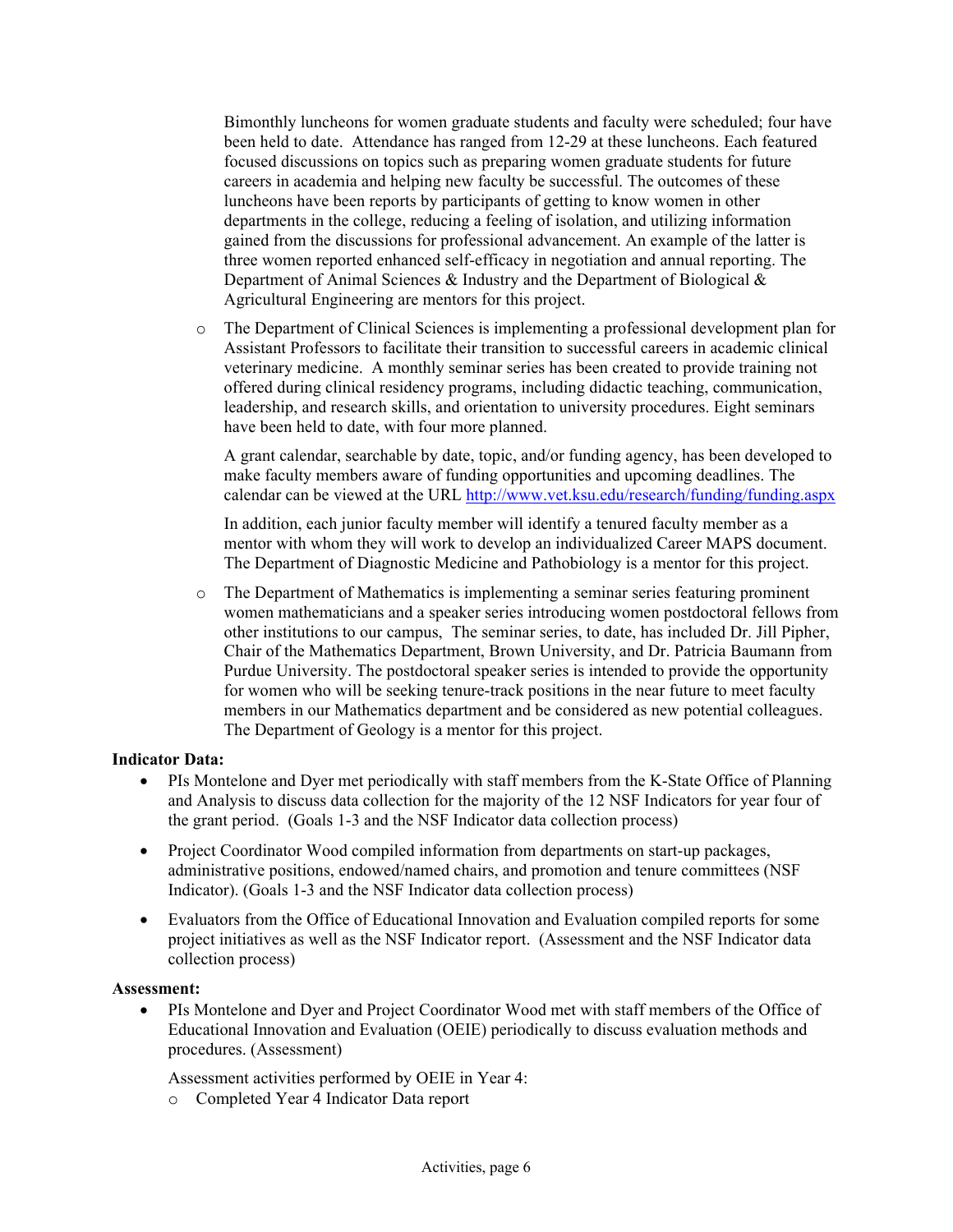- o Developed, administered, and began analysis of the data from the *2007 Kansas State University Community and Climate Survey*
- o Conducted interviews with ADLS awardees
- o Documented the ADLS Luncheon
- o Developed, implemented, and summarized data from the ADLS Speakers' survey on their perceptions of the ADLS Program and their experiences
- o Conducted interviews with Internal Advisory Board members and select department heads and reported the preliminary data
- Project Coordinator Wood coordinated the Year 3 NSF site visit. She scheduled meetings with all ADVANCE partners, made logistical arrangements, and created a financial report. The PIs created a six-page summary report for the site team visit. (Assessment)
- Project Coordinator Wood compiled climate surveys from other ADVANCE institutions. We incorporated questions from these models into a previously used campus-wide climate survey and administered the survey in Spring 2007. (Assessment)

### **Dissemination Activities:**

- Project Coordinator Wood continued to promote the ADVANCE Distinguished Lecture Series through an electronic ADVANCE informational newsletter to all SEM faculty and staff. (Goal 4)
- All SEM faculty were invited to attend two informational meetings in September 2006. The PIs gave a status report of ADVANCE progress to date and discussed the format for the upcoming site visit. (Goal 4)
- An ADVANCE recognition ceremony was held in December 2006. New hires, tenures, promotions, and awards of female faculty were recognized. The accomplishments of the ADVANCE program were shared with participants. (Goal 4)
- PI Dyer and Co-PI Montelone made a presentation on the K-State ADVANCE Distinguished Lecture Series as part of a panel at the 2007 American Educational Research Association (AERA) Annual Meeting in Chicago on April 9-10. Panel was chaired by Janet Malley from the University of Michigan. Danielle Lavaque-Manty from University of Michigan and Diana Bilimoria from Case Western were also part of the panel. (Dissemination)
- PI Dyer and Co-PI Montelone made a presentation on the Parallel Paths Program in the K-State College of Veterinary Medicine at the 2007 Women Engineering Program and Advocates Network (WEPAN) Annual Conference, at Lake Buena Vista, Florida, June 10-12. (Dissemination)
- Co-PI Montelone made a presentation on mentoring and networking, in particular our Parallel Paths Program, at one of the roundtable discussions at the 2007 Annual ADVANCE PIs meeting in DC on June 19-20. (Dissemination)
- Dyer and Montelone are authors of a chapter on our ADLS program that will appear in the book *Transforming Science and Engineering: Advancing Academic Women*, edited by Stewart et al, to appear in October 2007.
- The EECE department initiative on recruiting women graduate students will be discussed in a paper to be presented at the IEEE Frontiers in Engineering Conference to be held in Milwaukee, WI in October 2007. (Dissemination)

### **Institutionalization:**

The K-State ADVANCE Project has continued to expand its efforts to the other SEM departments at K-State beyond the original six partner departments. These efforts include 1) the addition of four new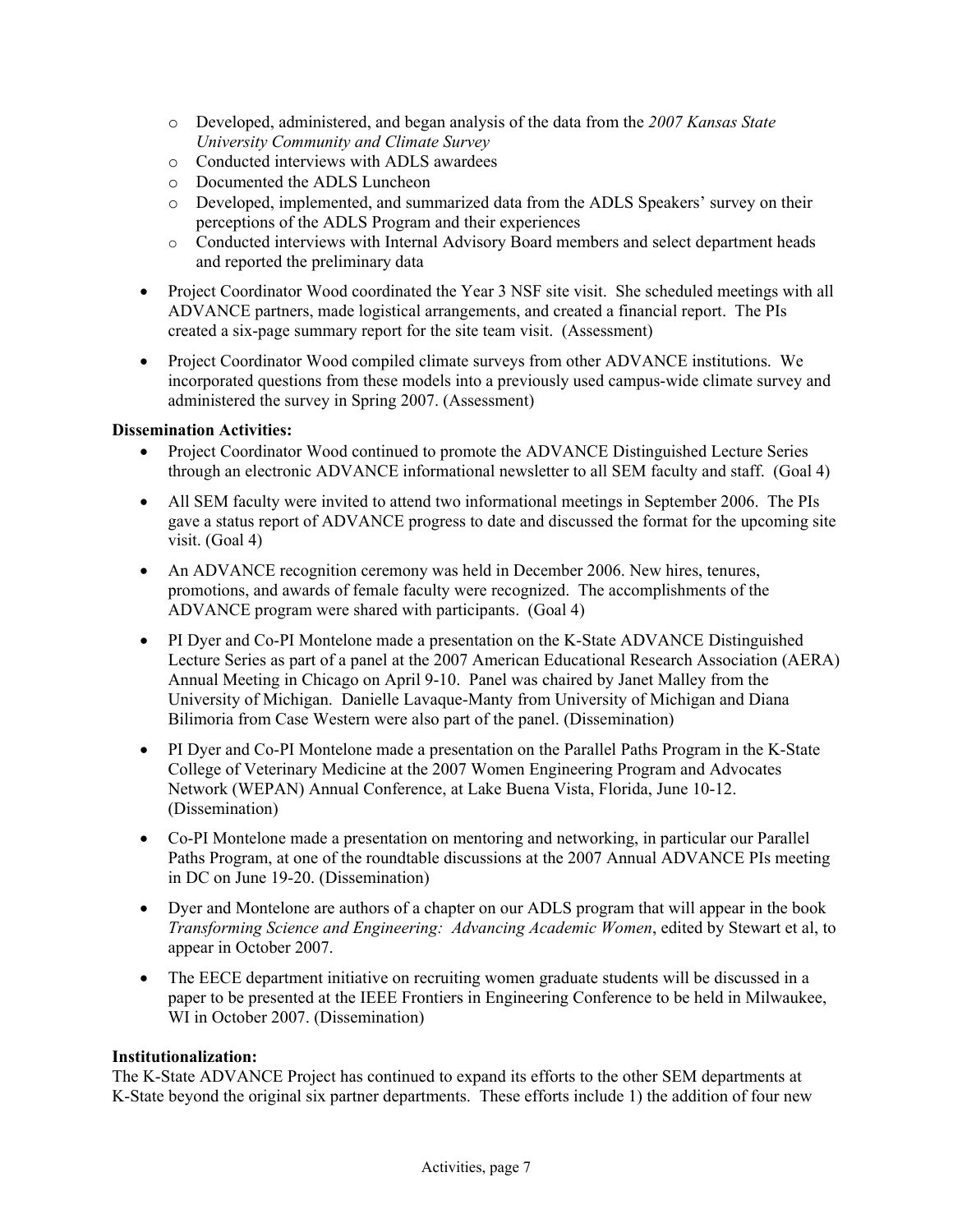partner departments in January 2007; 2) sharing information about ADVANCE programs with non-SEM departments via new department head training in the 2007-08 academic year; and 3) expanding the CEO program to include eligible women from social science departments and adding a social scientist to the Steering Committee. The success of the various ADVANCE initiatives has led to the commitment by each of the four SEM deans to continue either the college-level programs or some aspect of the projectlevel initiatives.

The Executive Committee has met with the Provost and with representatives of the KSU Foundation to discuss funding levels to support the project in future years and possible sources of such funds.

We also have discussed with the Provost the possibility of including a session on ADVANCE initiatives in the upcoming New Department Heads Orientation program and for the monthly First Tuesday Breakfast Roundtable series attended by department heads. Such sessions might include discussions of subtle bias, gender schemas, and implicit bias, together with strategies for countering the negative effects of these phenomena. There also will be a new session added to the new department heads orientation this year on negotiation of start-up packages. We plan to develop a template that provides categories for items that might be included in a start-up request by a new faculty member. Female candidates frequently are not as aggressive about start-up requests as their male counterparts, and as a result, may fail to request some needed items. The planned template would help to improve the transparency of the negotiation process and could be provided to all candidates invited to campus for interviews. This would institutionalize the work that our ADVANCE project has done to help reduce subtle bias in policies, procedures, and practices on our campus.

### **K-State Update and Report on Recommendations from Site Visit Team**

The recommendations (in boldface) are followed by the comments provided from the site visit team. The update and report on each recommendation by K-State is in italics.

 $\mathcal{L}_\text{max} = \mathcal{L}_\text{max} = \mathcal{L}_\text{max} = \mathcal{L}_\text{max} = \mathcal{L}_\text{max} = \mathcal{L}_\text{max} = \mathcal{L}_\text{max} = \mathcal{L}_\text{max} = \mathcal{L}_\text{max} = \mathcal{L}_\text{max} = \mathcal{L}_\text{max} = \mathcal{L}_\text{max} = \mathcal{L}_\text{max} = \mathcal{L}_\text{max} = \mathcal{L}_\text{max} = \mathcal{L}_\text{max} = \mathcal{L}_\text{max} = \mathcal{L}_\text{max} = \mathcal{$ 

**1. Institute Paid Maternity Leave and Infant/Child Care.** Empirical research has indicated that key factors influencing the career advancement of women faculty are childbearing and infant/child care; i.e., having children, and the number of children a woman has, are inversely related to career advancement (see Mary Ann Mason, Do Babies Matter?). Therefore, policies pertaining to paid maternity leave and the availability of infant/child care make a difference. If such policies and facilities leave it up to the individual woman or family to struggle on their own with the difficulties of infant career, there is evidence to suggest that the woman's career will suffer. KSU's ADVANCE grant focuses on recruitment as one of three critical barriers to the advancement of women in SEM disciplines. The site visit team has identified the lack of adequate maternity leave policies and infant/child care facilities as one of the critical components that constitute the recruitment barrier, and this component should be addressed by KSU. In addressing the recruitment barrier, KSU's ADVANCE program, together with institutional leadership, should consider two key issues that are related to child birth and infant/child care: 1) paid maternity leave that is equivalent to that provided at peer institutions; and 2) increasing the availability of infant/child care on campus. Women in SEM disciplines, especially those early in their careers who want to have families, may examine these factors and may choose other institutions that provide such support over those that do not.

*Both paid maternity leave and infant/child care are important aspects related to the recruitment and retention of faculty members. Our ADVANCE grant did not include any specific initiatives that addressed either of these issues, though we agree that improvement in these policies would be a very beneficial outcome for our institution.* 

*The maternity leave issue is particularly complex for us to address, since the university policy is set not by the university, but by the Kansas Board of Regents and by the State of Kansas laws. We are in the process of working to develop a proposal to present to the Kansas Board of Regents in the fall of 2007*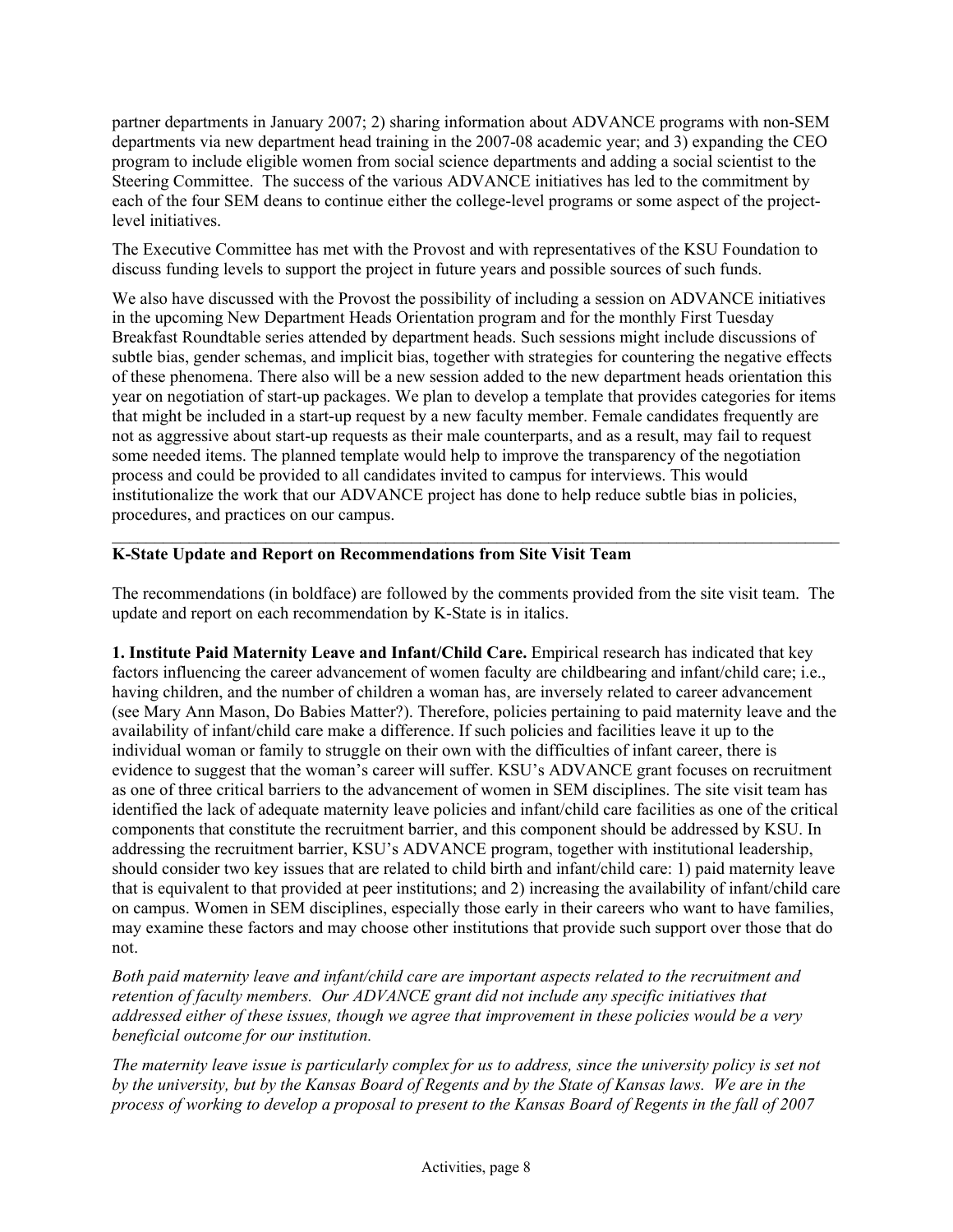*that would request an expansion of our current shared sick leave policy to include maternity/parental leave.* 

*K-State also plans to break ground in Spring 2008 on a new child care facility that would expand the current child care capacity from 172 children to 274 children. Currently, 10 infants and 32 toddlers can be accommodated. In the new facility, 35 infants and 65 toddlers can be accommodated. Though this new facility will not provide space for all of the needs in our community or on our campus, it will provide a significant increase in care for infants and toddlers.* 

**2. Elicit an Overall Program Assessment from an External Evaluator.** The ADVANCE program has initiated assessment of individual program elements, but there is no overall program assessment of how the entire project is working to achieve high-level program goals and how the parts are interacting in complex ways. An external evaluator could provide an outside view of institutionalized gender bias and/or departmental climates that discourage, dismiss, or marginalize women; capture issues of leadership, such as whether the upper administration is knowledgeable about the program and committed to transformation; and bring a voice that can raise political issues without causing tension or problems for the PIs. It would be beneficial if the evaluator had experience in the assessment of similar programs.

*We are in the process of scheduling a visit by Dr. Lisa Frehill, Executive Director of Commission on Professionals in Science and Technology, to our campus in early Spring 2008 to provide us with this type of assessment. Dr. Frehill has extensive knowledge and experience with land-grant universities similar to K-State in geographic location and makeup, and she has conducted similar external evaluations of other ADVANCE institutions.* 

*We also are asking our local outside evaluators from the Office of Educational Innovation and Evaluation (OEIE) to provide us with formative and summative evaluations of our overall project to ensure that the project activities are functioning effectively to achieve the project goals. The OEIE evaluators began attending Steering Committee and Executive Committee meetings in November 2006, and they are obtaining a broader perspective on how the individual initiatives function together.* 

**3. Include a Social Science Researcher on the Project Team.** To enable members of the project team to enhance their conceptualization of institutional transformation, it would be helpful if a social science researcher were invited to join the project team. A social scientist on the executive committee could preview proposed initiatives and relate these to existing research on recruiting, retaining, and advancing women. A scholar with expertise in a basic or applied area of social science also would support design and implementation of the climate survey that is planned for 2006-07.

*We have added Dr. Dana Britton, Professor in Sociology, Anthropology and Social Work, to our project team as Senior Personnel. Dr. Britton is a social scientist who specializes in gender research She began attending our Steering Committee meetings in February 2007. She will provide both formative and summative feedback to the project leadership and will be assisting with the evaluation and analysis of changes made by partner departments to their annual merit evaluation, promotion, and tenure documents.*

**4. Identify a Second Group of Partner Departments.** To maintain momentum during the last two years of the program, the project team should identify a second group of partner departments that are "ripe for change". These could then be the focus of program activities in the last two years, and they could be mentored by the first group of departments. For example, the equity action workshops could be re-started with this second group of departments, and the workshops could be improved using feedback from the first round. Based on diffusion of innovation theory, the "early adopters" (first group of partners) should be ready to help convince and guide the second group of departments to a faster and more successful transformation, enhancing the likelihood of sustaining the transformation. Feedback emerging from the evaluation process should be targeted toward enhancement of program elements that are introduced to departments engaged in the second wave.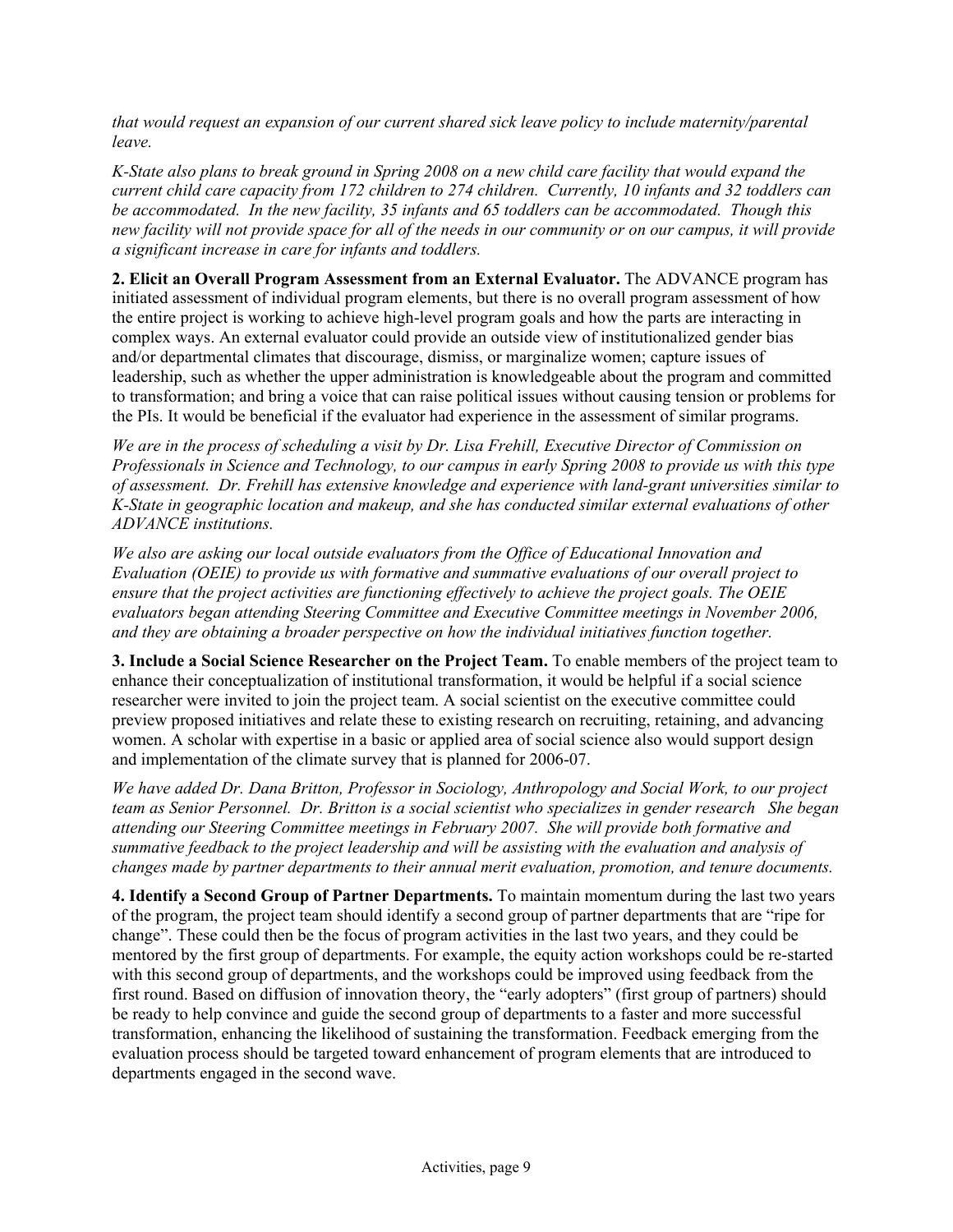*Four new partner departments were added in January 2007: Agronomy, Chemistry, Clinical Sciences, and Computing & Information Sciences. The Executive Committee met with the heads of these departments to give them their charge, inform them of funding they will receive during the fourth year of the project, and answer any questions they had about the project or expectations. Three of these departments had received Internal Advisory Board awards and were already well engaged with the project. All of the department heads were eager to participate as new partner departments.* 

**5. Create Mechanisms for Wide Information Sharing and Dissemination.** Based on information gained during the site visit, it appeared that information related to the program was being shared selectively (e.g., e-mail messages for fliers were sent only to female faculty members), perhaps as a means to reduce the potential for controversy. During the last two years of the project, it is important that successes be shared more widely so that institutionalization becomes possible after the ADVANCE grant is completed. The project team should create mechanisms for sharing successful practices and processes across departments so that everyone knows what is going on, including male faculty, regardless of whether or not this generates controversy. Some controversy is necessary, even healthy, for fundamental change in a major institution. The site visit team did not see much resistance or conflict, nor did it hear very different views of the project. The team considers this to be unusual. It is appropriate for people to make and discuss suggestions that are outside of the project team's plans and ideas; diverse viewpoints have to be expressed, using a conflict management approach to making good decisions. The PI's mentioned that people are coming up with many interesting new ideas, and these should be solicited and discussed for their ability to lead to project goals. Not eliciting these ideas could be viewed as being the same as suppressing them or denying them when they arise and in the long run may result in lack of buyin. One way to facilitate communication is to create information sharing panels, in which department heads and/or faculty present experiences and successes in the implementation of innovations aimed at recruiting, retaining, and developing SEM women. Other department heads and faculty can listen and learn, ask questions, and then adopt the learning to their own situations. These experiences can be written up, placed on the website, or mentioned in a University-wide ADVANCE newsletter. There also could be a link from the KSU web page to the ADVANCE website, made prominent so that anyone searching that page can see it readily.

*We have created a project-wide ADVANCE listserv that goes to all faculty members, male and female, in the 27 SEM departments involved in our ADVANCE project. After consultation with the Provost, we have received his support for including a session on ADVANCE initiatives in the 2007-08 New Department Heads Orientation program and for the monthly First Tuesday Breakfast Roundtable series as described above in the Institutionalization section of this document. There is a link from the K-State Office of the Provost page to the ADVANCE project website.* 

**6. Clarify the Plan for Sustainability.** Once the evaluation has indicated those program elements that are most effective in achieving overall goals, the Deans and Provost should indicate program elements they intend to sustain over time and how these will be funded. If external fundraising is to be the source of monies to support program elements for the long term, then these activities need to be planned in advance of the project's completion.

*In December 2006, the Executive Committee met with the Provost to discuss the issues of sustainability. The Provost and each of the four deans who are members of the Executive Committee made commitments to providing funding to continue the ADLS program and the college-level initiatives once the grant funding ends. The scope of the programs may undergo some change at the conclusion of the grant. The Provost also suggested that the Executive Committee meet with representatives from the KSU Foundation to identify strategies for pursuing continuing funds for specific initiatives. The Executive Committee met with these representatives, and they suggested that we pursue contacting Kansas Foundations who have an expressed interest in educational initiatives. We have developed a letter and an accompanying insert to send to these foundations, and we will initiate these contacts and send out mailings this summer.*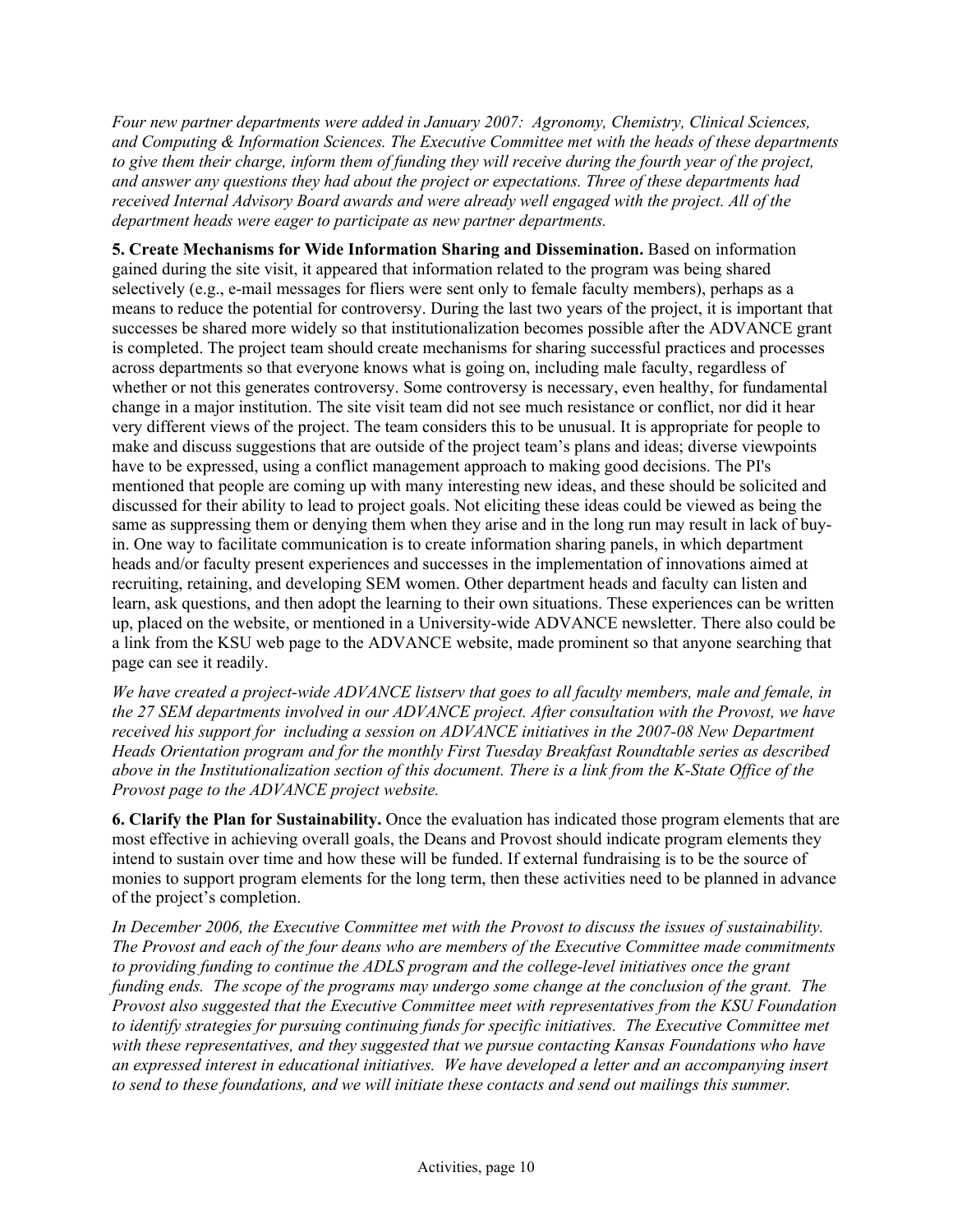**7. Expand the Project Coordinator Role.** The PI's should explore the further uses of the project coordinator's training, experience and interests. She has the capacity to contribute more to the project than administrative support, and she could play a role in the area of information analysis and dissemination. It is recommended that she be linked with local evaluators to take advantage of her awareness of events and contextual knowledge that cannot be captured by surveying or interviewing target audiences for outcomes.

*The Project Coordinator is working more closely with our local external evaluators to provide additional details and insight regarding specific initiatives. She also is included in discussions of development of assessment instruments and surveys, such as the recent university climate survey. We will continue to find ways in which we can make additional use of her talents and interests.* 

**8. Provide High-Level Support for Dual-Career Couple Hires.** The Provost's office should become more involved in finding placement for dual-career spouses to minimize the burden on Department Chairs and Deans and to provide greater opportunity for retention. Additional staff could be provided to the office of the Associate Provost for Diversity and Dual Career Development or the dual career development function be split off and centrally located.

*The Provost is considering various options for enhancing communication among the departments and colleges with regard to dual-career issues.*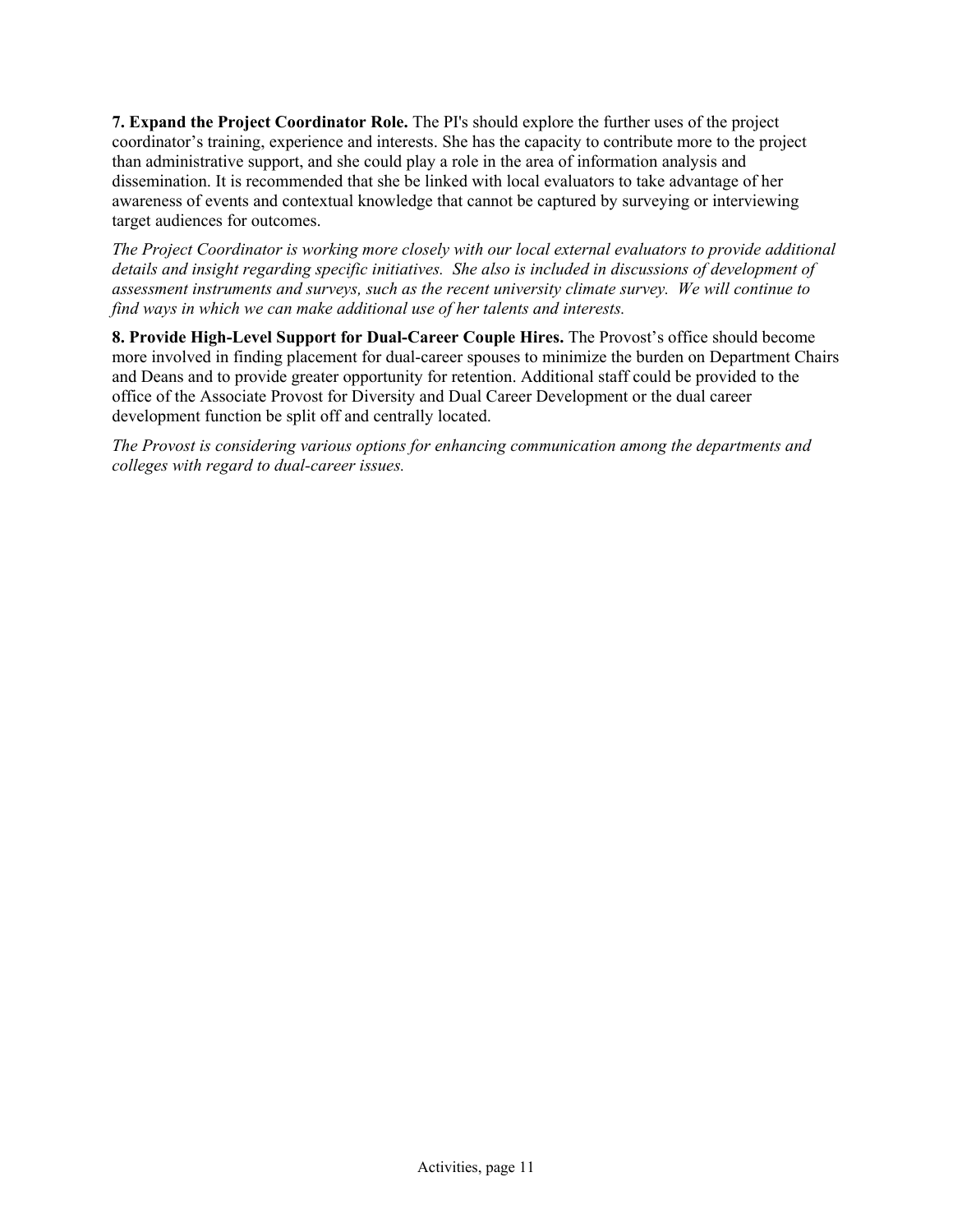

## **Project-level Activities**

## *ADVANCE Distinguished Lecture Series*

We have received a total of 69 applications to date to host speakers, all of which have been approved. In the first year of the program, there were 23 eligible women faculty members in 15 of the 27 SEM departments. Fourteen women (61%) from ten departments submitted applications. This group consisted of two faculty members of Asian origin, two Hispanics, and the rest White. In the second year of the program, there were 24 eligible women faculty in 12 SEM departments, of whom **13** (54%) submitted applications. These applicants represented **10** SEM departments; of these awardees, three are Asian, two are Hispanic, and the rest are White.

In the third year of the program, there were 35 eligible women faculty members in 19 SEM departments, of whom **15** (43%) have submitted applications. These applicants represented **11** SEM departments. The awardees included three Hispanic, three Asian and nine White women. Of the year three awardees, nine were women hired into tenure-track positions and thus eligible for the first time; there were twelve such women eligible.

In the fourth year of the program, there were 38 eligible tenure-track women faculty members in 21 SEM departments, of whom **25** (66%) submitted applications. These applicants represented **19** departments, and included three Hispanic, six Asian, and 14 White women. Ten of these faculty members were in their first year at K-State. The number of participating women and the departments they represent are substantially higher in year four than in previous years.

We are pleased to see the trends of consistent levels of participation, involvement of faculty members from departments that had not previously had eligible women, and high engagement of newly hired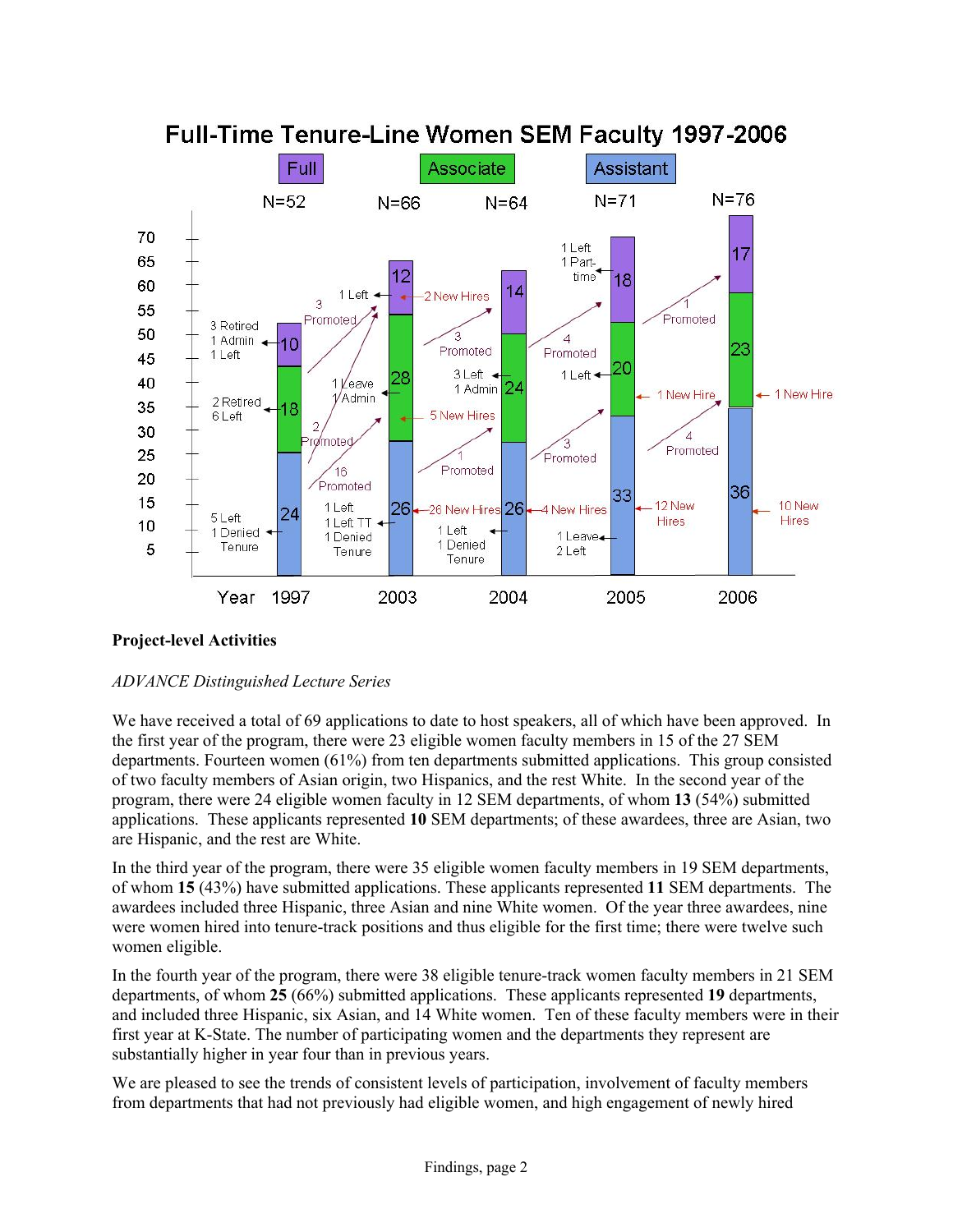faculty members, which suggests that these new hires are being encouraged to participate in this program by their department heads, associate deans, deans and female colleagues, some of whom are previous awardees of this program. Indeed, interviews with ADLS hosts to be reported later in this section confirmed this conjecture.

In December 2006, we hosted our second annual luncheon and panel presentation for all SEM women faculty eligible for this program. We invited department heads and deans to attend with their eligible faculty members. Four of our previous awardees participated as panel members and shared their experiences with hosting speakers as part of this program. They addressed many of the details involved in arranging the visits and provided advice about choosing a speaker, issuing the invitation, making arrangements for the visit, developing the itinerary, scheduling activities during the visit, and interactions after the visit. Panelists were extremely positive when discussing their experiences hosting an ADLS speaker and were appreciative of the opportunity the ADVANCE grant had provided to them to host a speaker. Panelists shared what they had learned from the speakers, the benefits from the speaker's visit, and the collaboration that has occurred between themselves and the speakers since the visit. Finally, panelists reported on a few challenges that they encountered as they planned the visit and hosted the speaker. A question and answer period followed the panelists' comments.

We have prepared a brochure containing advice from previous ADLS hosts on all aspects of inviting and hosting a speaker in the ADLS series. This document is available on our project website and is provided to all new tenure-track SEM women faculty members.

Assessment results. Our evaluators from the Office of Educational Innovation and Evaluation (OEIE) conducted interviews either face-to-face or via email with twelve of the 22 **awardees** who hosted speakers during the 2006-07 academic year. All twelve were first-time hosts. The interviewees were asked about the process of selecting and inviting their speakers, how they planned and scheduled activities for the visit, and professional benefits they derived from the experience. All awardees interviewed felt that their participation in the ADLS initiative was beneficial to their careers. They learned strategies for inviting speakers and for prioritizing activities during speakers' visits. Awardees expected that a variety of benefits would result from collaborations that were initiated or strengthened through their participation. Anticipated benefits included stronger grant proposals, possible publications, increased professional networking, and support for earning promotion and tenure. These outcomes are consistent with what we have heard before from ADLS hosts. A noteworthy item learned from the most recent set of interviews is that all of the awardees mentioned that the experience of hosting a speaker contributed to their sense of 'belonging in their department'. This addresses the isolation that many SEM women feel when they are the only woman or one of a few in a department.

OEIE also used an online survey to ask previous **speakers** about their experience as an ADVANCE Distinguished Lecturer at K-State. Specifically, survey questions asked speakers about the benefits and challenges of having participated in the ADLS; what types of interactions the speakers and hosts engaged in during the visit; the extent to which the speaker was able to provide the host with helpful information; whether any follow-up collaboration or interactions have transpired since the visit; and recommendations for future ADLS hosts. The response rate was 29/49 for whom accurate email addresses could be obtained; 26 of the 29 provided a complete set of answers to survey questions. In general, all ADLS speakers were very positive about their experience at K-State and felt that the program is fulfilling its goal of professionally benefiting tenure-track female faculty members. Other key points from the survey responses include:

• Nearly all ADLS speakers reported that their visit had been enjoyable. Of those who gave specific reasons, respondents cited the pleasure of networking and interacting with students and faculty, of engaging in intellectually stimulating activities, and of having the opportunity to visit K-State.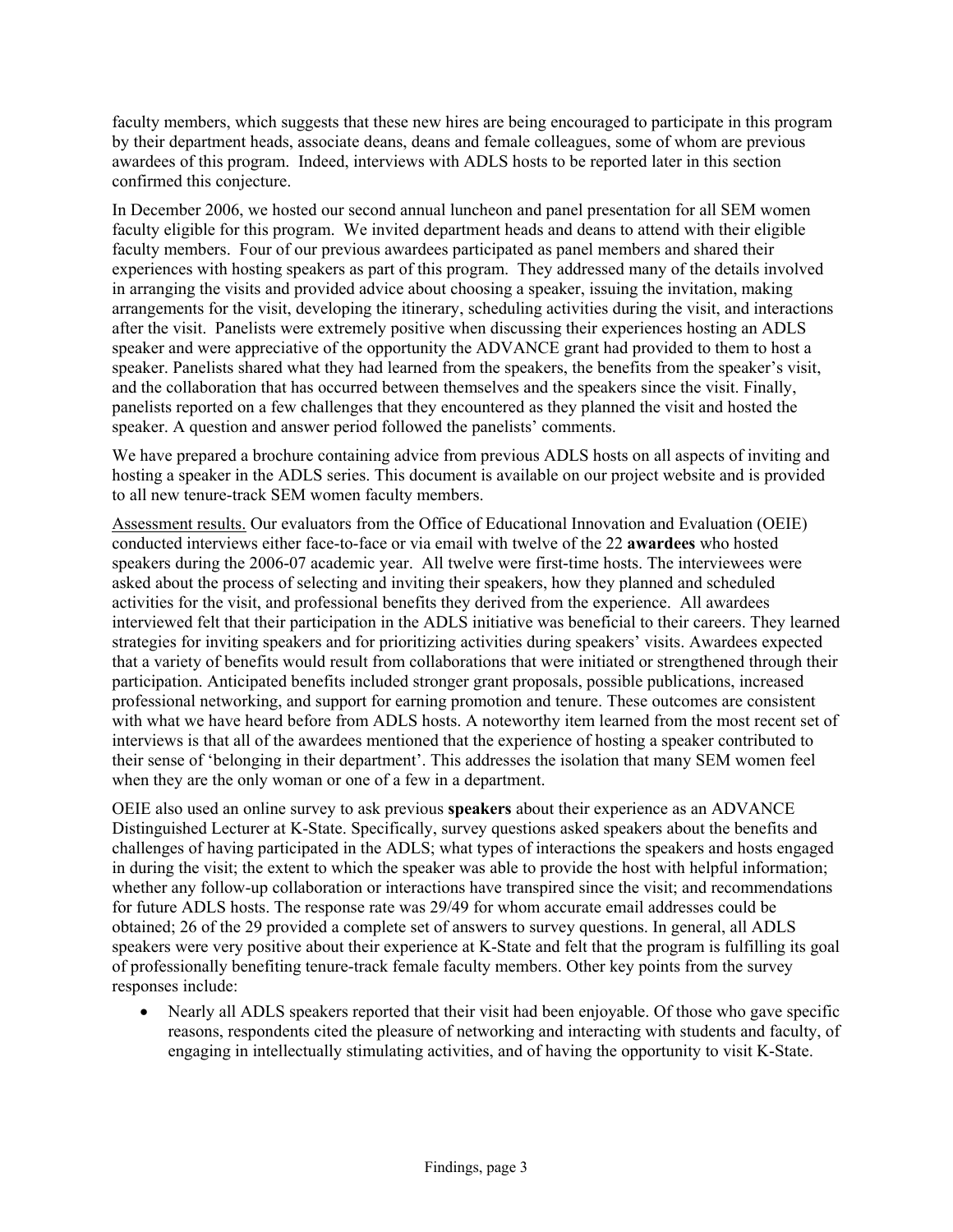- Most of the survey respondents indicated that they discussed research directions with their host. More than half also discussed research techniques, grant proposal preparation or possible collaborative projects.
- Respondents reported many benefits of participating as an ADLS speaker, including the opportunity to meet or interact with their hosts, learning about K-State and department facilities, meeting with K-State faculty and students, learning new information related to their research, beginning new collaborations, and opportunities to mentor or present their work. Ten of the 26 respondents reported that they had continued to interact with their hosts after their visit to K-State; most of this interaction took the form of research collaboration with their hosts.
- Speakers provided advice for future hosts that included 1) making sure that adequate one-on-one interaction time was included in the visit schedule, 2) taking advantage of the mentoring opportunities offered by the visit, and 3) asking the speaker for specific help needed by the host.

In general, the speakers confirmed the benefits and interactions that the hosts had reported previously. We are pleased to note that the speakers also indicated that they had benefited from the visits as well. One of the items that emerged from the speaker responses was that this lecture series has succeeded in raising the national visibility and profile of K-State in general, which is a benefit that we had not directly anticipated.

Sustainability. We will be seeking financial support from individual donors and corporations to sustain this program in its present form for SEM junior women faculty members beyond the NSF grant period. However, it is our goal to encourage each SEM department to adopt this lecture series model as a part of the culture of the unit in promoting the success of all junior faculty members. We recognize that departmental resources may not be sufficient to allow each junior faculty member to host a seminar speaker each year during the probationary period. Nevertheless, we want to encourage departments to give junior faculty members priority for issuing seminar invitations to guest speakers who could become important members of the junior faculty member's professional network. Indeed, our interviews with participating SEM department heads have indicated that this model has already become at least partially embedded into the culture in their units. We plan to continue the annual luncheon for new tenure-track SEM women faculty to provide them with information about the program and its benefits.

### *Career Advancement Program*

Eight awards to nine individuals (one was a joint project) were made in June 2006 with start dates of October 1, 2006. Only one of these projects has been completed. The two individuals with the joint project have gathered preliminary data that will support preparation of extramural grant proposals, including one planned for an October 1, 2007 deadline. They will leverage their CAP award with other funding to purchase equipment that will facilitate future studies.

We have recently made four new awards for projects that will begin October 1, 2007.

## **College-level Activities**

### *College of Agriculture*

The Professional Development Program (PDP) offers small competitive awards to tenured and tenure-track women faculty members to enhance their scholarly and instructional activities.

This program has had the following outcomes:

- 12 women (3 Full Professors, 3 Associate Professors, and 6 Assistant Professors) from five departments participated in the most recent year of the project.
- 45 total awards to 22 women have been made over the course of the project.
- Awards have supported domestic and international conference attendance, workshop participation, sabbatical leave, seed money for research, and visits to other universities.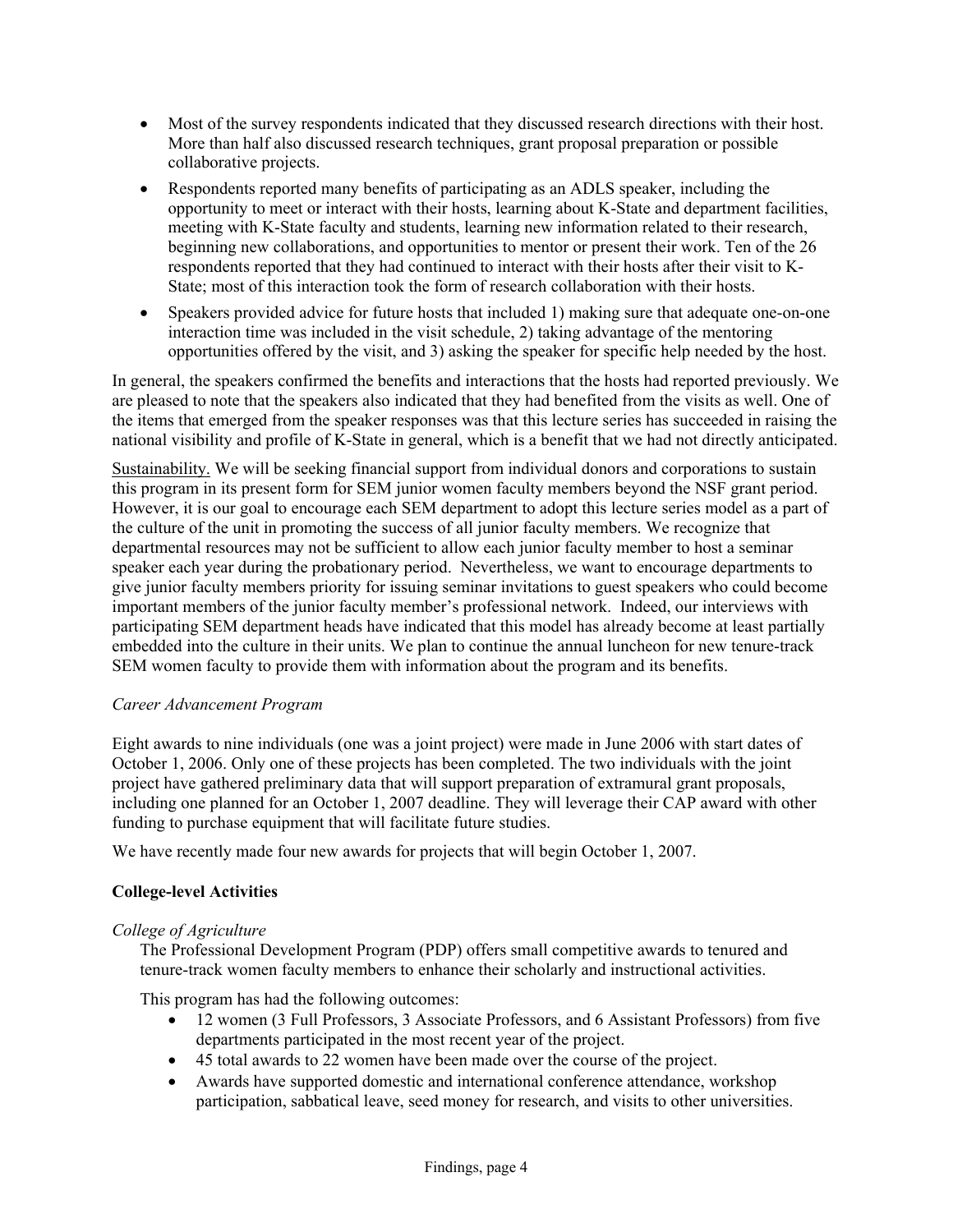• Participants reported benefits such as making new contacts in a research area, developing grant proposals with new colleagues; enhancing an existing research area; learning about educational innovations at other universities; and implementing new leadership skills.

### *College of Arts & Sciences*

The Career Enhancement Opportunities (CEO) initiative provides competitive funding for tenuretrack women faculty members to enhance their scholarly activities.

The CEO initiative has had the following outcomes:

- 20 awards were made in year four of the project to women (all Assistant Professors) from eight natural and three social science departments. This was the first year in which women from the social sciences were eligible to participate.
- 55 total awards to 27 different women have been made over the course of the project.
- Awards have provided funds for domestic and international conference attendance, workshop participation, research support, and visits to other universities.
- Participants have reported benefits such as establishing important professional relationships; obtaining feedback on current research projects and exploring ideas for future research projects; increasing visibility for their research; identifying possible areas of collaboration; learning a research new technique; jump-starting a new line of research; meeting program officers from funding agencies which resulted in successful grant proposals and panel service.

### *College of Engineering*

The Research Enhancement Visits (REV) initiative provides funding for tenured and tenure-track women faculty members to enhance their scholarly activities.

- Ten awards were made in year four of the project to nine women in five departments.
- 25 total awards have been made to 11 different women over the course of the project.
- Awards have supported domestic and international conference attendance, workshop participation, and visits to other universities, research centers and federal agencies.
- Participants reported benefits such as making contacts for future research collaborations; providing visibility within their research disciplines, receiving review of research from member of National Academy of Engineering who encouraged submission of research to journal he edits; and meeting program directors of federal funding agencies to discuss research proposals.

### *College of Veterinary Medicine Parallel Paths Program*

All CVM faculty (tenured, tenure-track, and term) are eligible to participate in Parallel Paths. The Parallel Paths initiative involves groups of CVM faculty known as Prides. It is intended to foster the development of junior faculty, sustain the productivity of senior faculty, and create an environment that helps them be successful in their teaching, research, clinical, and service roles. Pride groups consist of three senior faculty facilitators and ten to eleven junior faculty in each group. These groups meet monthly to focus on achieving success on paths that are parallel but specific for each faculty member. A total of 27 faculty members, 9 women and 18 men, are participating in the program this year.

### Professional Development Seminar Series

The Parallel Paths program initiated a professional development seminar series in 2005-06 featuring speakers from the CVM, other universities, and national funding agencies. This series continued in 2006-07, with two events held to date during the reporting period. These were presentation on interactive teaching with technology, one on using a student response system and the other on using the OneNote software package. Attendance included faculty members from the entire College of Veterinary Medicine as well as from other SEM colleges.